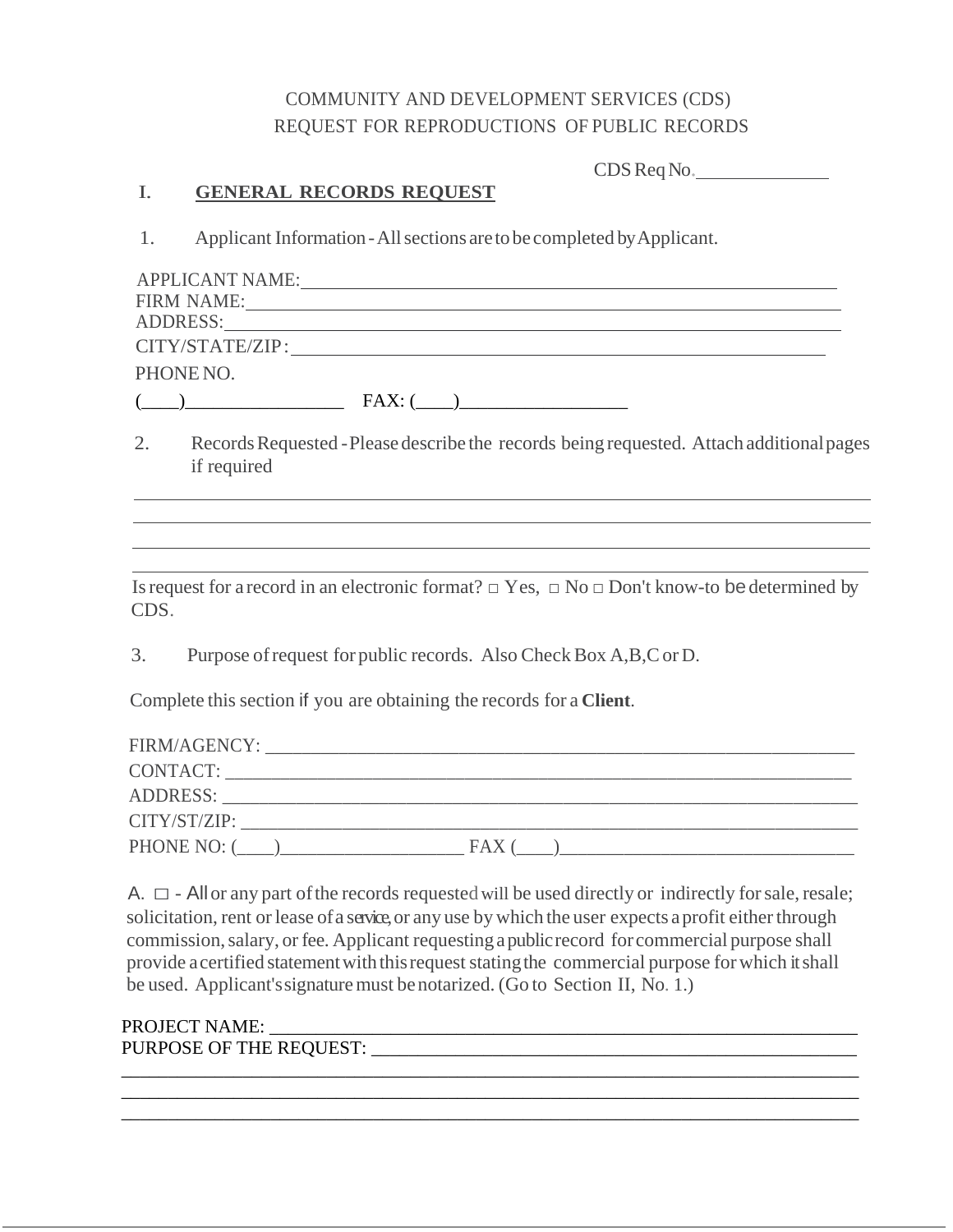B. □-EXEMPTION FROM COMMERCIAL PURPOSE - Records requested shall be used for publication, broadcast, orotherrelated use ofapublic record by anewspaper orperiodical oruse ofapublic record by a radio ortelevisionstation initsnews orotherinformation programs. Applicant's signature must be notarized. (Go to Section II, No. 2.)

C. □-EXEMPTIONFROMCOMMERCIALPURPOSE-Records requested shall be used in the preparation for prosecution or defense of litigation, or claims settlement by the parties to such action, or attorneys representing the parties per Case and Action Number:\_\_\_\_\_\_\_\_\_\_\_\_\_\_\_\_

 $\overline{\phantom{a}}$ . (Go to Section II, No. 2.)

 $D. \Box$  -EXEMPTION FOR NON-COMMERCIAL PURPOSE - All or any part of the records requested will **not** be used directly or indirectly for sale; resale; solicitation; sale, rent; or lease of a service or any commercial venture. (Go to Section II,No. 2.)

THE APPLICANT WHO OBTAINS PUBLIC RECORDS AND FAILS TO COMPLY WITH KRS CHAPTER 61 WILL BE LIABLE TO CDS FOR THE DAMAGES EQUAL TO **THREE TIMES** THE AMOUNT THAT WOULD HAVE BEEN CHARGED FOR THE PUBLIC RECORD IF THE ACTUAL COMMERCIAL PURPOSE FOR WHICH IT HAS BEEN OBTAINED OR USED HAD BEEN STATED, COSTS AND REASONABLE ATTORNEY'S FEES AND ANY OTHER PENALTY ESTABLISHED BY LAW.

# II. **APPLICANT'S CERTIFIED STATEMENT**

# 1. **Commercial Request**

I, , do herebycertify that the recordsrequested will be (Print Name)

used for the commercial purpose as described in Section . No. 3.

subscribed and sworn to before me this <br>herein are true and correct. (Signature) Subscribed and sworn to before me this  $\qquad \qquad$  day of  $\qquad \qquad$ , 20, by ,whoacknowledged thatthestatementscontained

MyCommissionexpires\_/\_/\_NOTARYPUBLIC \_

# 2. **Non-Commercial Request**

I, , do herebycertify that the recordsrequested will be (Print Name)

used for a non-commercial purpose as described in Section I.No. 3.

(Signature)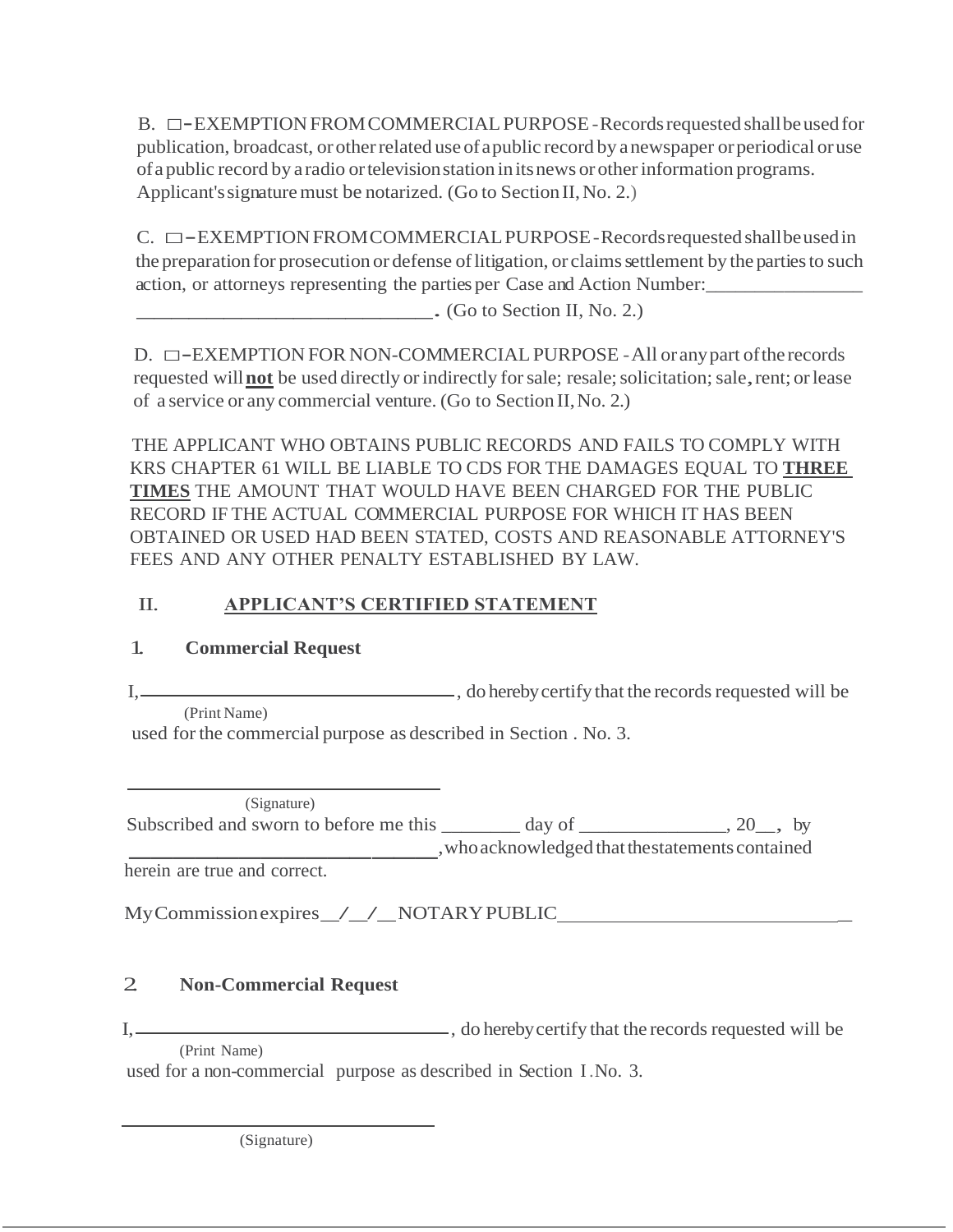| <b>CDS USE ONLY</b>                                                              |                                              |  |
|----------------------------------------------------------------------------------|----------------------------------------------|--|
| <b>III. OPEN RECORD TRACKING</b>                                                 |                                              |  |
| 1. FEES                                                                          |                                              |  |
| □ COMMERCIAL PURPOSE                                                             |                                              |  |
| $\Box$ COPYING CHARGES $\quad \quad \text{S}$<br>$\Box$ DATABASE<br>$\sqcap$ GIS | $\frac{1}{2}$<br><u> 1989 - Andrea State</u> |  |
| $\Box$ NON-COMMERCIAL                                                            | $\sim$                                       |  |
| $\Box$ STANDARD<br>$\Box$ NON-STANDARD                                           | $\frac{1}{1}$                                |  |
| 2. TRACKING INFORMATION                                                          |                                              |  |
| CDS LOG BOOK NO: DATE RECEIVED / /                                               |                                              |  |
| REASON FOR DENIAL                                                                |                                              |  |
|                                                                                  |                                              |  |

**IV. RETURN ADDRESS** -Completed request FormShould BeReturned To:

Geographic Information Systems or Related Digital Data/information: For Other Requests:

GIS Department Community and Development Services 710 South Main Street P.O. Box 1125 Hopkinsville, KY 42241 FAX 270-632-2054

Office Services Coordinator Community and Development Services 710 South Main Street P.O. Box 1125 Hopkinsville, KY 42241 FAX 270-632-2054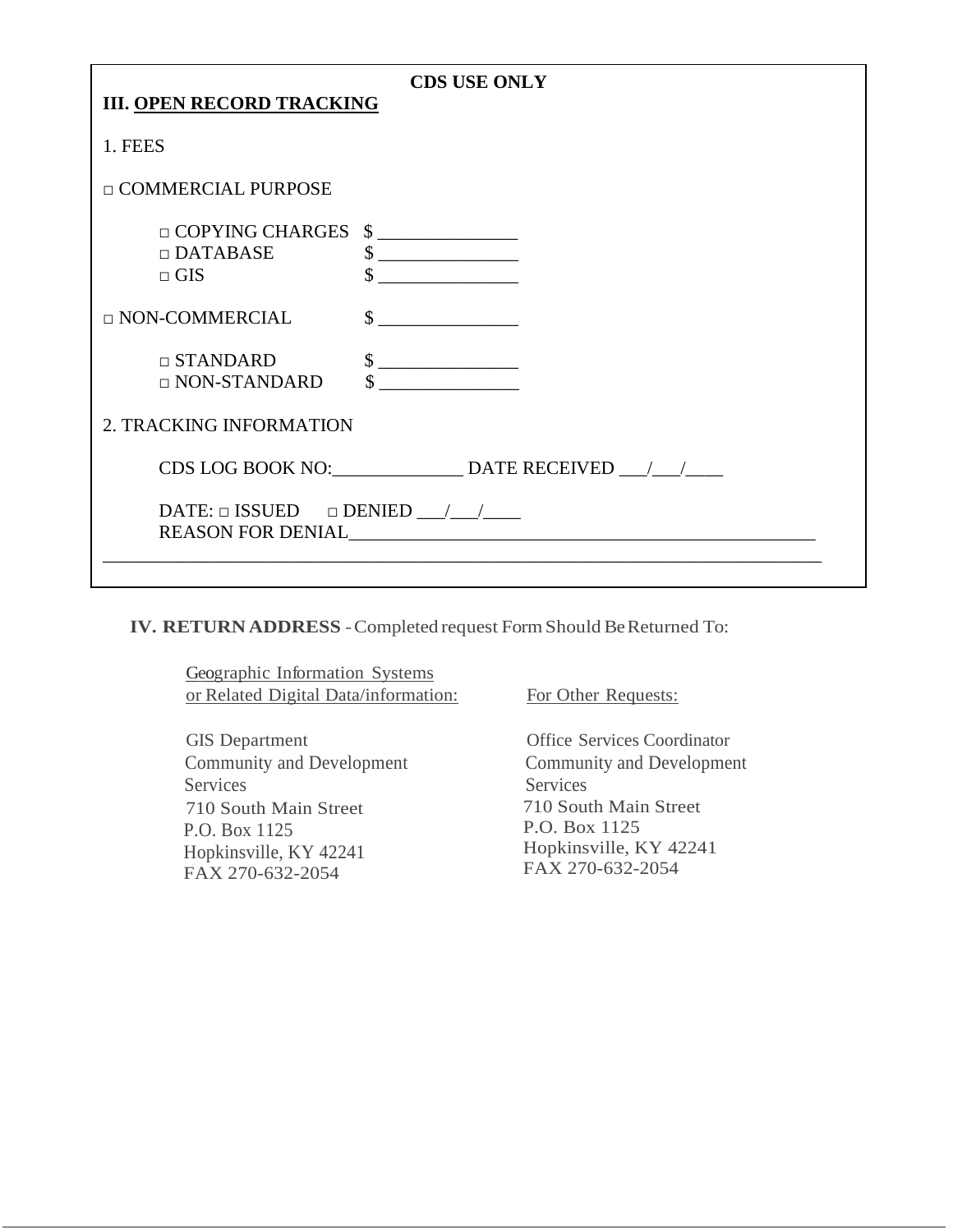#### STATEMENT OF POLICY

## COMMUNITY AND DEVELOPMENT SERVICES RULESAND REGULATIONS RELATING TOPUBLICRECORDS

#### ADOPTED September 25, 2001

Inorder tocomply with the Open Recordsstatutecontained in Chapter 61 of the Kentucky Revised Statutes, the following rules and regulations shall be followed:

#### Section I Procedures

- (1) Personsrequesting to inspect public records not exempt frominspection by law and in the possession oforretained byCommunity and Development Services shallfile awritten application describing the records requested to be inspected, with theofficial custodian of the records of Community and Development Services. Community and Development Services employeesshall assist, on request of the applicant, in completing the application. The applicant shall sign and legibly print their name on the application form.
- (2) Applications forrequest to inspect public records shallbe hand delivered,mailed orfaxed to one ofthe following addresses depending on the type of records being requested:

GeographicInformationSystems or Related Digital Data/information: For Other Requests:

GIS Department Community and Development **Services** 710 South Main Street P.O.Box 1125 Hopkinsville, KY 42241- 1125 FAX: 270-632-2054

Office Services Coordinator Community and Development **Services** 710 South Main Street P.O.Box 1125 Hopkinsville, KY 42241-1125 FAX: 270-632-2054

(3) The Official Custodian of records requested for public inspection shall promptly determine the availability of such records for inspection; if it is determined that the records are not available for inspection, the applicant, if present, willbe orally advised, subject to written confirmation, or notified in writing, notlater than three(3)working daysafter thedateof receipt ofthe written applicant for inspection of the records, of the reason orreasons why the records arenot available forinspection. If the record sought isin active use, in storageor nototherwise available theapplicantwillbe advised of thereasonfor thedelay in providing access to the record andof the earliestpracticaldate, time andplace that the record will be available for inspection. If an application for inspection of a record is denied because it is of a kind, or contains materials exempted by K.R.S. Chapter 61, the Official Custodian shall advise the applicant in writing ofthe reason for denial, in whole or in part, and shall include a statement of the specific exception contained inK.R.S. 61.878, authorizing denial of the application and an